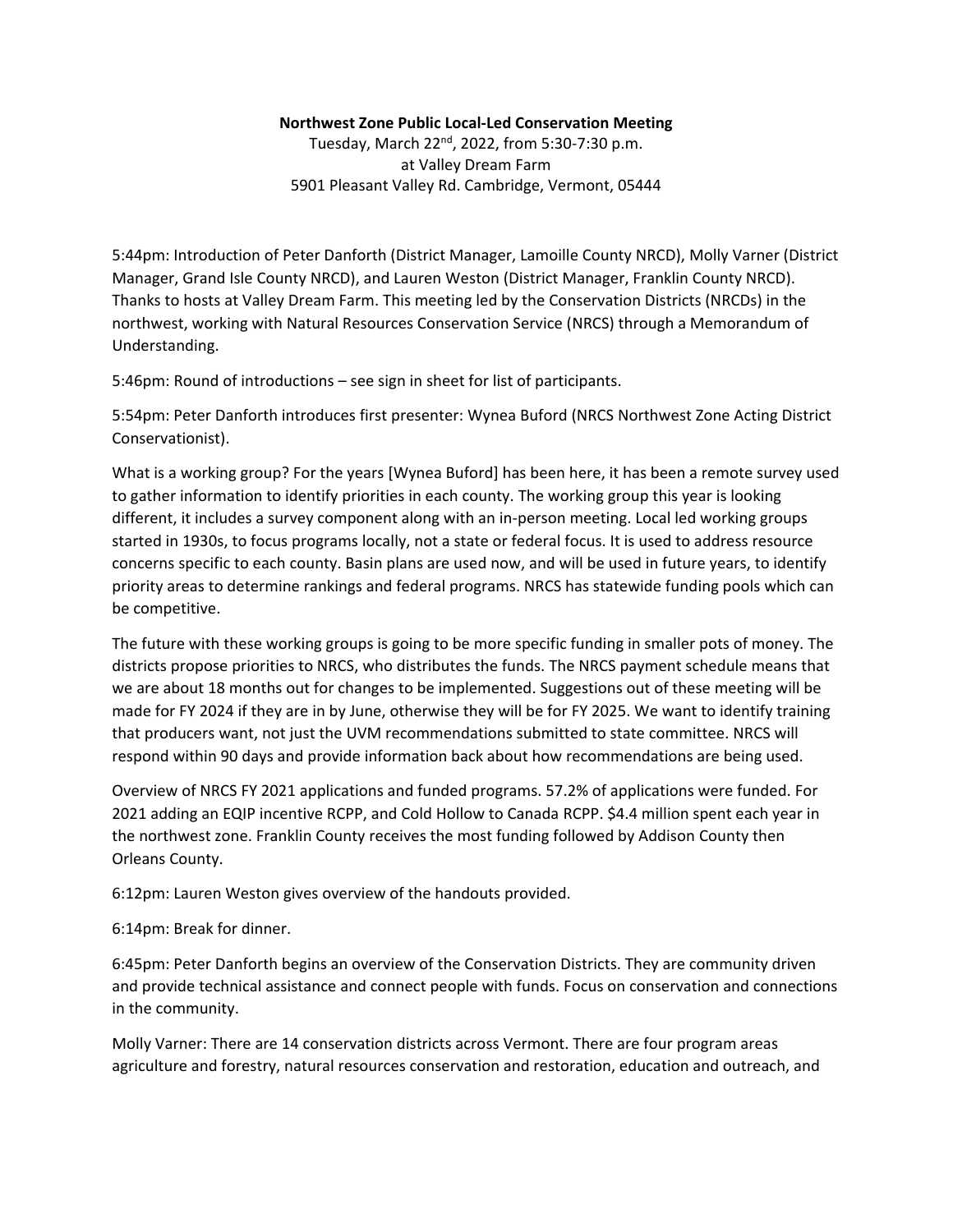stormwater. The methodologies and outcomes are water quality, soil health, climate resilience, and economic viability.

Dan Lee: Presents slide on agricultural programs by the numbers. The numbers included are just for the northwest zone.

Question and discussion on tree sale, trout sale, and Matt Danaher Fisheries.

7:00pm: Natural resources by the numbers slide is presented. Lamoille County has a big focus on stormwater. In Franklin County, Dean Pierce at the Northwest Regional Planning Commission is the best person to contact about stormwater.

7:03pm: Lauren Weston presents agriculture and forestry slide. Districts provide soil and plant health monitoring and are here to be connectors in the community which can be a fun and challenging job. Discussion questions from this meeting will go to NRCS and the Agency of Agriculture as well as informing goals as Districts.

7:06pm: End of presentations and opening room for discussion. Starting the discussion with the positives, what is beautiful/appreciated about the northwest zone of Vermont? Answers from community members:

- the woods
- fewer people
- mixed landscape
- farms on all different landscapes
- hold out county in the state in terms of agriculture, lots of farms
- French heritage and not quitting easily
- hobby farms
- diversified farms
- service to community on so many levels
- quality
- sap and syrup
- connecting farm and community
- diversity of farm operations
- farms come together for education and collaboration
- The landscape has changed because of young farmers. There has been a decrease of dairy farms, but young people have diversified the landscape
- Farming has survived here because of the soils. Dairy farming is a lot of work.
- quality milk
- The infrastructure is not here for dairy nor the mills for flour. Lacking the infrastructure to produce quality diversified grains.
- Great that there are young people interested (Molly Varner joining Grand Isle NRCD. Heather Darby makes things happen.)
- Committed board members being here for 40 years.
- The northeast was the breadbasket of the US. There were 480 Farm Bureau members in Grand Isle at one point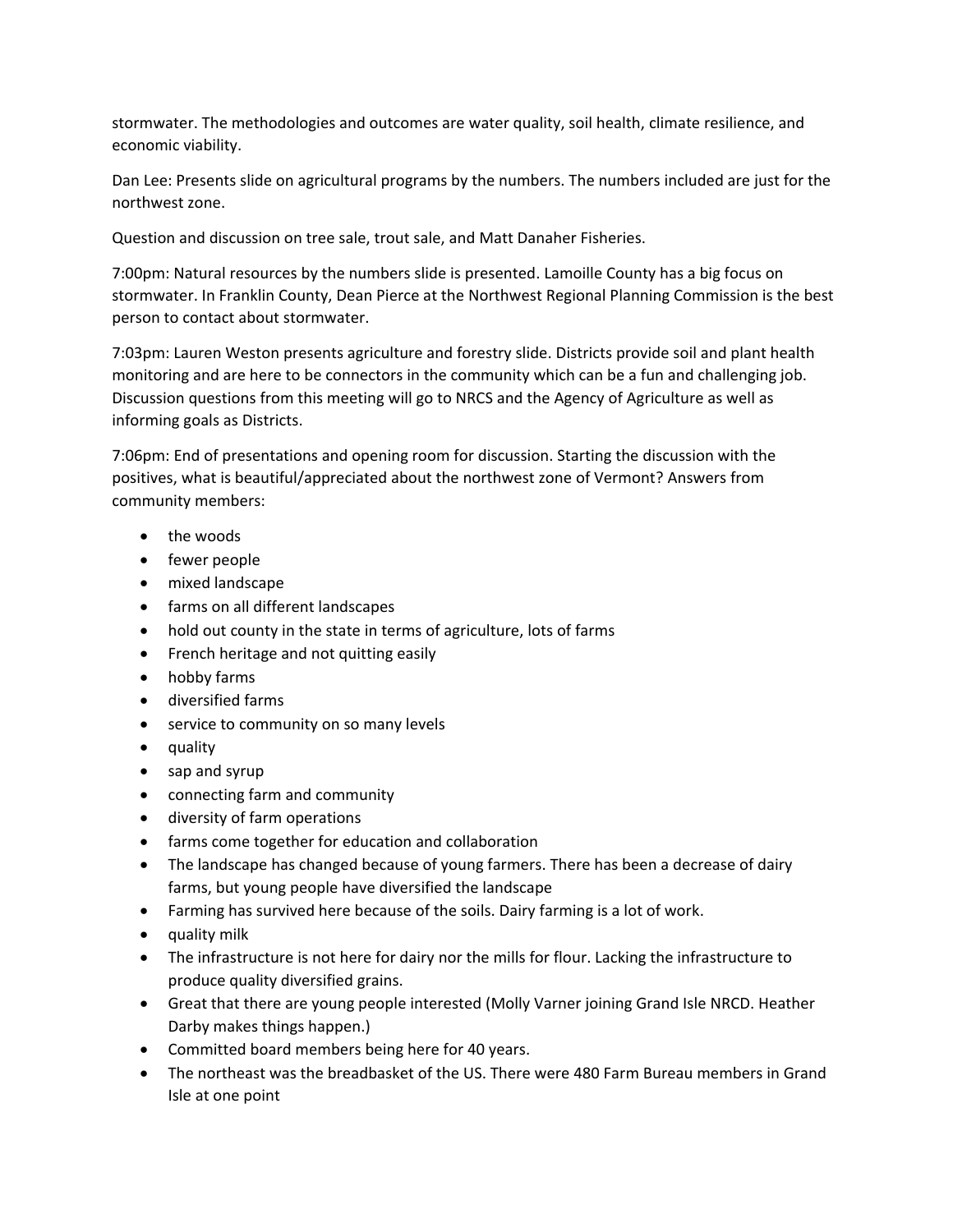- Challenges of diversity, soil health, and climate resiliency
- Need to be preventing soil loss, we aren't rotating crops the way we should.
- There is a problem with the way we are importing grain and the imbalance between cows and land.
- We need to push the infrastructure for grains, cornmeal, etc. Heather Darby grew Red Wheat and is thinking about other crops, but we need the infrastructure.
- Challenges affording land. We need to make smaller farms profitable.
- People are open to new ideas here unlike other places. We need collaboration and discussion and learning not just the infrastructure.
- We need to rotate crops and only have the animals the land can support.
- It is a challenge that business plans don't incorporate conservation. The monetary pressure can be at odds with conservation.
- Nutrient planning makes economic sense. If we aren't feeding the soil, we are wasting money.
- Nutrient management planning is just a piece of the conservation plan. Resource management plans in Oklahoma are a more holistic way to think about planning, but it takes time looking at all the pieces of a diversified farm.
- Thinking about ecosystem services and ways to pay people for conservation. Do we need something more than pay for phosphorus?
- Prices for corn and other feeds are fertilizers are going to increase. There are a bunch more people looking at injection to utilize manure more supply and prices may drive good management practices.

Wynea Buford: There are currently six NRCS planners have 30+ conservation plans each and each planner is wearing every hat. Hopefully this working group will help drive those areas we need to focus in. There are NRCD staff going through the conservation planner training to increase capacity. We are trying to hire more people across the state, but at this point we can't meet the needs. This group will help drive what areas that need more focus. This needs to be a continuous conversation and this working group is to identify what's missing in the ranking.

- VACD hired a lobbyist to raise the voices of NRCDs in VT. Politics and bureaucracy are unfortunately how the system works.
- The Farm Bureau is hearing that not all farms can do a complete nutrient management plan. Discussion on the 2018 farm bill changed to progressive farm planning, so a farmer doesn't need a finished plan before they can access NRCS programs.

7:35pm: Lauren Weston thanks everyone for attending the meeting and the hosts. Wynea Buford thanks Molly Varner, Lauren Weston, and Peter Danforth for putting this meeting together. She shares with the group that Sarah Larose will become the NRCS Northwest Zone District Conservationist starting on Monday (3/28/2022).

7:37pm: Discussion that online survey closes Monday so that there is time to review responses for FY2024. The survey may remain open longer for recommendations for future years. The next steps after this meeting are going to be meeting with the USDA representatives. This information from the meeting goes to Sarah Larose at NRCS. Proposals for FY23 are due in June 2022. The district managers would like to keep hosting these in person meetings annually if not more frequently.